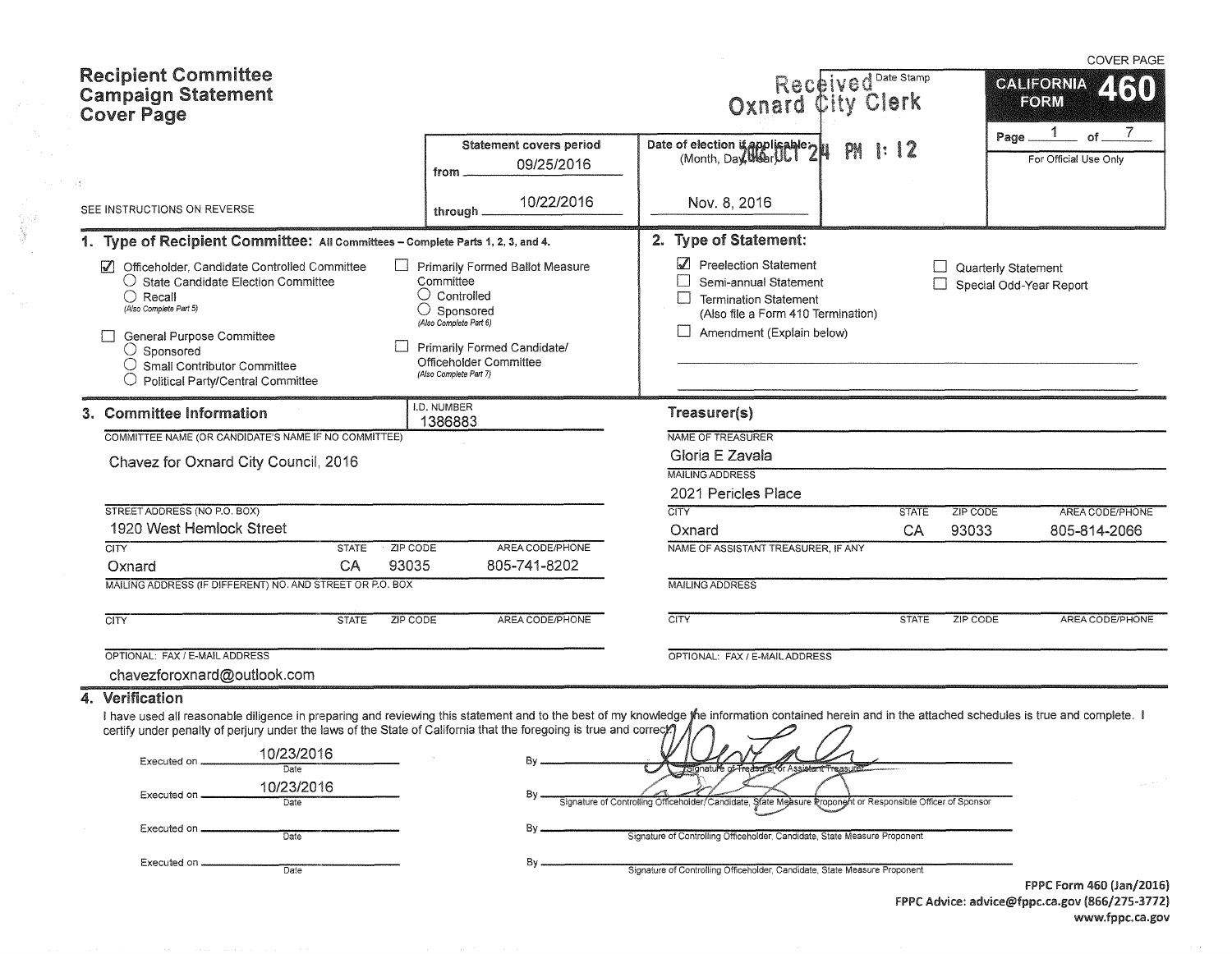# **CALIEORNIA** EORM Page  $\frac{2}{\sqrt{7}}$  of  $\frac{7}{\sqrt{7}}$

COVER PAGE - PART 2

#### 5. Officeholder or Candidate Controlled Committee

| NAME OF OFFICEHOLDER OR CANDIDATE                                          |  |                  |              |     |  |
|----------------------------------------------------------------------------|--|------------------|--------------|-----|--|
| Daniel Chavez Jr.                                                          |  |                  |              |     |  |
| OFFICE SOUGHT OR HELD (INCLUDE LOCATION AND DISTRICT NUMBER IF APPLICABLE) |  |                  |              |     |  |
| City of Oxnard, Councilmember                                              |  |                  |              |     |  |
| RESIDENTIAL/BUSINESS ADDRESS (NO. AND STREET)                              |  | <b>CITY</b>      | <b>STATE</b> | 7IP |  |
| 1920 W Hemlock St                                                          |  | Oxnard, CA 93035 |              |     |  |

Related Committees Not Included in this Statement: List any committees not included in this statement that are controlled by you or are primarily formed to receive contributions or make expenditures on behalf of your candidacy.

| <b>COMMITTEE NAME</b>    |                              |          | <b>I.D. NUMBER</b> |                       |
|--------------------------|------------------------------|----------|--------------------|-----------------------|
| NAME OF TREASURER        |                              |          |                    | CONTROLLED COMMITTEE? |
|                          |                              |          | <b>YES</b>         | <b>NO</b>             |
| <b>COMMITTEE ADDRESS</b> | STREET ADDRESS (NO P.O. BOX) |          |                    |                       |
|                          |                              |          |                    |                       |
| <b>CITY</b>              | <b>STATE</b>                 | ZIP CODE |                    | AREA CODE/PHONE       |
|                          |                              |          |                    |                       |
| <b>COMMITTEE NAME</b>    |                              |          | <b>I.D. NUMBER</b> |                       |
|                          |                              |          |                    |                       |
|                          |                              |          |                    |                       |
| NAME OF TREASURER        |                              |          |                    | CONTROLLED COMMITTEE? |

COMMITTEE ADDRESS STREET ADDRESS (NO P.O. BOX)

CITY STATE ZIP CODE AREA CODE/PHONE

 $\Box$  YES  $\Box$  NO

### 6. Primarily Formed Ballot Measure Committee

NAME OF BALLOT MEASURE

| BALLOT NO. OR LETTER | <b>JURISDICTION</b> | <b>SUPPORT</b><br>)PPOSE |
|----------------------|---------------------|--------------------------|
|                      |                     |                          |

Identify the controlling officeholder, candidate, or state measure proponent, if any.

NAME OF OFFICEHOLDER, CANDIDATE, OR PROPONENT

| OFFICE SOUGHT OR HELD | <b>I DISTRICT NO. IF ANY</b> |
|-----------------------|------------------------------|
|                       |                              |
|                       |                              |

7. Primarily Formed Candidate/Officeholder Committee List names of officeholder(s) or candidate(s) for which this committee is primarily formed.

| NAME OF OFFICEHOLDER OR CANDIDATE | OFFICE SOUGHT OR HELD | <b>SUPPORT</b><br>OPPOSE |
|-----------------------------------|-----------------------|--------------------------|
| NAME OF OFFICEHOLDER OR CANDIDATE | OFFICE SOUGHT OR HELD | <b>SUPPORT</b><br>OPPOSE |
| NAME OF OFFICEHOLDER OR CANDIDATE | OFFICE SOUGHT OR HELD | SUPPORT<br>OPPOSE        |
| NAME OF OFFICEHOLDER OR CANDIDATE | OFFICE SOUGHT OR HELD | SUPPORT<br>OPPOSE        |

Attach continuation sheets if necessary

FPPC Form 460 (Jan/2016) FPPC Advice: advice@fppc.ca.gov {866/275-3772) www.fppc.ca.gov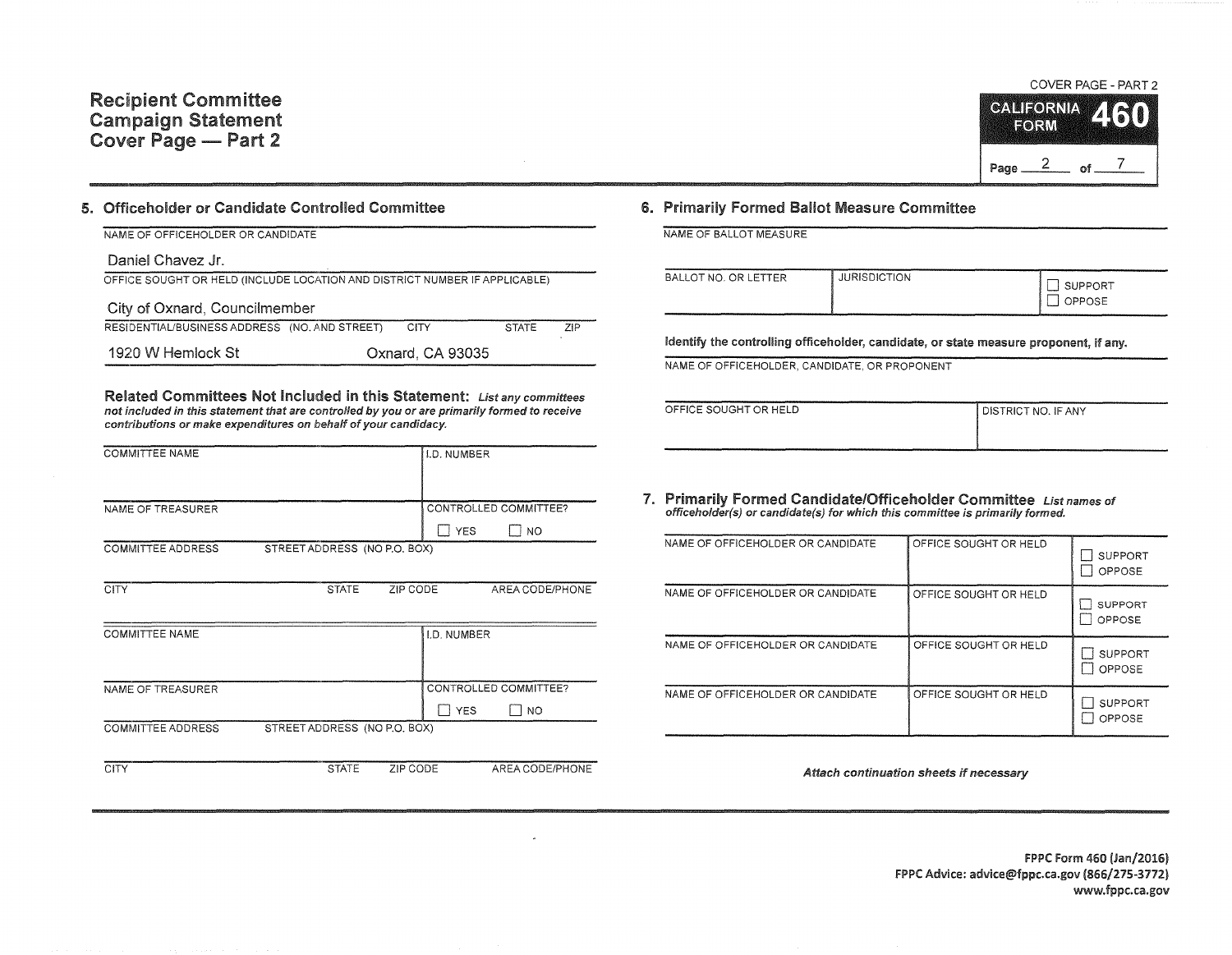| <b>Campaign Disclosure Statement</b>                                     | Amounts may be rounded                                     |                                                                                                |          |                                              | <b>SUMMARY PAGE</b>                                                                                                                                                                                                                                                                                                 |
|--------------------------------------------------------------------------|------------------------------------------------------------|------------------------------------------------------------------------------------------------|----------|----------------------------------------------|---------------------------------------------------------------------------------------------------------------------------------------------------------------------------------------------------------------------------------------------------------------------------------------------------------------------|
| <b>Summary Page</b>                                                      | to whole dollars.<br>from.                                 |                                                                                                |          | <b>Statement covers period</b><br>09/25/2016 | <b>GALIFORNIA</b><br>2130<br>FORM                                                                                                                                                                                                                                                                                   |
|                                                                          |                                                            |                                                                                                | through. | 10/22/2016                                   | of $-$<br>Page __                                                                                                                                                                                                                                                                                                   |
| SEE INSTRUCTIONS ON REVERSE<br>NAME OF FILER                             |                                                            |                                                                                                |          |                                              | I.D. NUMBER                                                                                                                                                                                                                                                                                                         |
| Chavez for Oxnard City Council, 2016                                     |                                                            |                                                                                                |          |                                              | 1386883                                                                                                                                                                                                                                                                                                             |
| <b>Contributions Received</b>                                            | Column A<br>TOTAL THIS PERIOD<br>(FROM ATTACHED SCHEDULES) | Column B<br>CALENDAR YEAR<br>TOTAL TO DATE                                                     |          |                                              | <b>Calendar Year Summary for Candidates</b><br>Running in Both the State Primary and                                                                                                                                                                                                                                |
|                                                                          | 944.00                                                     |                                                                                                | 2,324.00 | <b>General Elections</b>                     |                                                                                                                                                                                                                                                                                                                     |
|                                                                          | 0.00                                                       |                                                                                                | 1,000.00 |                                              | 1/1 through 6/30<br>7/1 to Date                                                                                                                                                                                                                                                                                     |
| 3.                                                                       | 944.00                                                     |                                                                                                | 3,324.00 | 20. Contributions                            |                                                                                                                                                                                                                                                                                                                     |
| 4.                                                                       | 420.00                                                     |                                                                                                | 932.00   | Received<br>21. Expenditures                 |                                                                                                                                                                                                                                                                                                                     |
| 5.                                                                       | 1,364.00                                                   |                                                                                                | 4,206.00 | Made                                         | $\frac{1}{2}$ $\frac{1}{2}$ $\frac{1}{2}$ $\frac{1}{2}$ $\frac{1}{2}$ $\frac{1}{2}$ $\frac{1}{2}$ $\frac{1}{2}$ $\frac{1}{2}$ $\frac{1}{2}$ $\frac{1}{2}$ $\frac{1}{2}$ $\frac{1}{2}$ $\frac{1}{2}$ $\frac{1}{2}$ $\frac{1}{2}$ $\frac{1}{2}$ $\frac{1}{2}$ $\frac{1}{2}$ $\frac{1}{2}$ $\frac{1}{2}$ $\frac{1}{2}$ |
| <b>Expenditures Made</b>                                                 |                                                            |                                                                                                |          |                                              | <b>Expenditure Limit Summary for State</b>                                                                                                                                                                                                                                                                          |
|                                                                          | 717.00                                                     |                                                                                                | 2,947.00 | Candidates                                   |                                                                                                                                                                                                                                                                                                                     |
|                                                                          | 0.00                                                       |                                                                                                | 0.00     |                                              |                                                                                                                                                                                                                                                                                                                     |
|                                                                          | 717.00                                                     |                                                                                                | 2,947.00 |                                              | 22. Cumulative Expenditures Made*<br>(If Subject to Voluntary Expenditure Limit)                                                                                                                                                                                                                                    |
|                                                                          | 0.00                                                       |                                                                                                | 0.00     | Date of Election                             | Total to Date                                                                                                                                                                                                                                                                                                       |
|                                                                          | 0.00                                                       |                                                                                                | 0.00     | (mm/dd/yy)                                   |                                                                                                                                                                                                                                                                                                                     |
|                                                                          | 717.00                                                     |                                                                                                | 2,947.00 |                                              |                                                                                                                                                                                                                                                                                                                     |
| <b>Current Cash Statement</b>                                            |                                                            |                                                                                                |          |                                              |                                                                                                                                                                                                                                                                                                                     |
|                                                                          | 150.00                                                     | To calculate Column B.                                                                         |          |                                              |                                                                                                                                                                                                                                                                                                                     |
|                                                                          | 944.00                                                     | add amounts in Column                                                                          |          |                                              |                                                                                                                                                                                                                                                                                                                     |
|                                                                          | 410.00                                                     | A to the corresponding<br>amounts from Column B                                                |          | reported in Column B.                        | *Amounts in this section may be different from amounts                                                                                                                                                                                                                                                              |
|                                                                          | 717.00                                                     | of your last report. Some<br>amounts in Column A may                                           |          |                                              |                                                                                                                                                                                                                                                                                                                     |
| 16. ENDING CASH BALANCE Add Lines 12 + 13 + 14, then subtract Line 15 \$ | 787.00                                                     | be negative figures that                                                                       |          |                                              |                                                                                                                                                                                                                                                                                                                     |
| If this is a termination statement, Line 16 must be zero.                |                                                            | should be subtracted from<br>previous period amounts. If                                       |          |                                              |                                                                                                                                                                                                                                                                                                                     |
|                                                                          | 0.00                                                       | this is the first report being<br>filed for this calendar year.<br>only carry over the amounts |          |                                              |                                                                                                                                                                                                                                                                                                                     |
| <b>Cash Equivalents and Outstanding Debts</b>                            |                                                            | from Lines 2, 7, and 9 (if<br>any).                                                            |          |                                              |                                                                                                                                                                                                                                                                                                                     |
|                                                                          | 0.00<br>- \$                                               |                                                                                                |          |                                              |                                                                                                                                                                                                                                                                                                                     |
|                                                                          | 0.00<br>- S                                                |                                                                                                |          |                                              | FPPC Form 460 (Jan/2016)                                                                                                                                                                                                                                                                                            |
|                                                                          |                                                            |                                                                                                |          |                                              | FPPC Advice: advice@fppc.ca.gov (866/275-3772)                                                                                                                                                                                                                                                                      |

www.fppc.ca.gov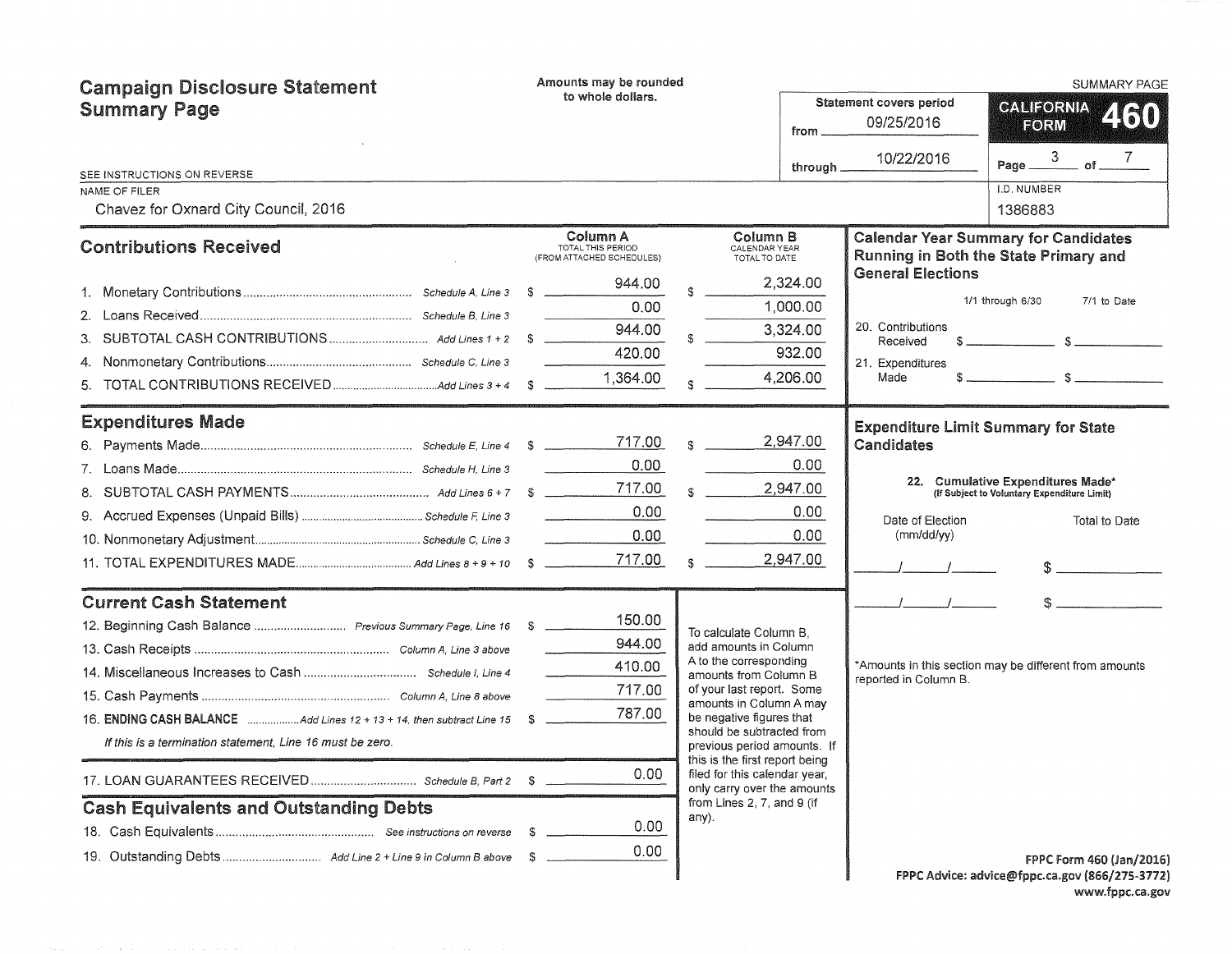| <b>Schedule A</b> | <b>Monetary Contributions Received</b>                                                                                                      |                                                                              | Amounts may be rounded<br>to whole dollars.                                                         | <b>Statement covers period</b><br>09/25/2016<br>from |                                                                  |                        | <b>SCHEDULE A</b><br><b>CALIFORNIA</b><br>260<br>FORM          |  |  |
|-------------------|---------------------------------------------------------------------------------------------------------------------------------------------|------------------------------------------------------------------------------|-----------------------------------------------------------------------------------------------------|------------------------------------------------------|------------------------------------------------------------------|------------------------|----------------------------------------------------------------|--|--|
|                   | SEE INSTRUCTIONS ON REVERSE                                                                                                                 |                                                                              |                                                                                                     | through _                                            | 10/22/2016                                                       | Page _                 | 4<br>. of $ ^7$                                                |  |  |
| NAME OF FILER     | Chavez for Oxnard City Council, 2016                                                                                                        |                                                                              |                                                                                                     |                                                      |                                                                  | I.D. NUMBER<br>1386883 |                                                                |  |  |
| DATE<br>RECEIVED  | FULL NAME, STREET ADDRESS AND ZIP CODE OF CONTRIBUTOR<br>(IF COMMITTEE, ALSO ENTER I,D, NUMBER)                                             | <b>CONTRIBUTOR</b><br>CODE *                                                 | IF AN INDIVIDUAL, ENTER<br>OCCUPATION AND EMPLOYER<br>(IF SELF-EMPLOYED, ENTER NAME<br>OF BUSINESS) | <b>AMOUNT</b><br>RECEIVED THIS<br>PERIOD             | <b>CUMULATIVE TO DATE</b><br>CALENDAR YEAR<br>(JAN. 1 - DEC. 31) |                        | PER ELECTION<br>TO DATE<br>(IF REQUIRED)                       |  |  |
| 10/02/2016        | Dr. Ruby Durias<br>1710 Ambrose Ave.<br>Oxnard, CA 93035                                                                                    | $\n  D IND$<br>$\Box$ COM<br>$\Box$ OTH<br>$\Box$ PTY<br>$\square$ scc       | <b>Retired - Educator</b>                                                                           | 100.00                                               | 100.00                                                           |                        |                                                                |  |  |
| 10/13/2016        | <b>Oxnard Police Officers Association</b><br>251 S. C St<br>Oxnard, CA 93030                                                                | $\Box$ IND<br>$\Box$ COM<br>$\sqrt{2}$ OTH<br>$\square$ PTY<br>$\square$ scc |                                                                                                     | 500.00                                               | 500.00                                                           |                        |                                                                |  |  |
| 10/17/2016        | Laura Y Gallardo<br>3131 Isle Way<br>Oxnard, CA 93035                                                                                       | $\n  Q IND\n$<br>□сом<br>□отн<br>$\Box$ PTY<br>$\square$ scc                 | Retired - Educator                                                                                  | 150.00                                               | 150.00                                                           |                        |                                                                |  |  |
|                   |                                                                                                                                             | $\square$ IND<br>$\Box$ COM<br>$\Box$ OTH<br>$\Box$ PTY<br>$\square$ SCC     |                                                                                                     |                                                      |                                                                  |                        |                                                                |  |  |
|                   |                                                                                                                                             | $\square$ IND<br>$\Box$ COM<br>$\Box$ oth<br>$\Box$ PTY<br>$\square$ scc     |                                                                                                     |                                                      |                                                                  |                        |                                                                |  |  |
|                   |                                                                                                                                             |                                                                              | <b>SUBTOTAL \$</b>                                                                                  | 750.00                                               |                                                                  |                        |                                                                |  |  |
|                   | <b>Schedule A Summary</b>                                                                                                                   |                                                                              |                                                                                                     |                                                      |                                                                  | *Contributor Codes     |                                                                |  |  |
|                   | 1. Amount received this period - itemized monetary contributions.                                                                           |                                                                              |                                                                                                     | 750.00                                               |                                                                  | IND - Individual       | COM - Recipient Committee                                      |  |  |
|                   | 2. Amount received this period – unitemized monetary contributions of less than \$100 \$                                                    |                                                                              |                                                                                                     | 194.00                                               |                                                                  | PTY - Political Party  | (other than PTY or SCC)<br>OTH - Other (e.g., business entity) |  |  |
|                   | 3. Total monetary contributions received this period.<br>(Add Lines 1 and 2. Enter here and on the Summary Page, Column A, Line 1.)TOTAL \$ |                                                                              |                                                                                                     | 944.00                                               |                                                                  |                        | SCC - Small Contributor Committee                              |  |  |

 $\sim$   $\mu$ 

FPPC Form 460 (Jan/2016) FPPC Advice: advice@fppc.ca.gov (866/275-3772) www.fppc.ca.gov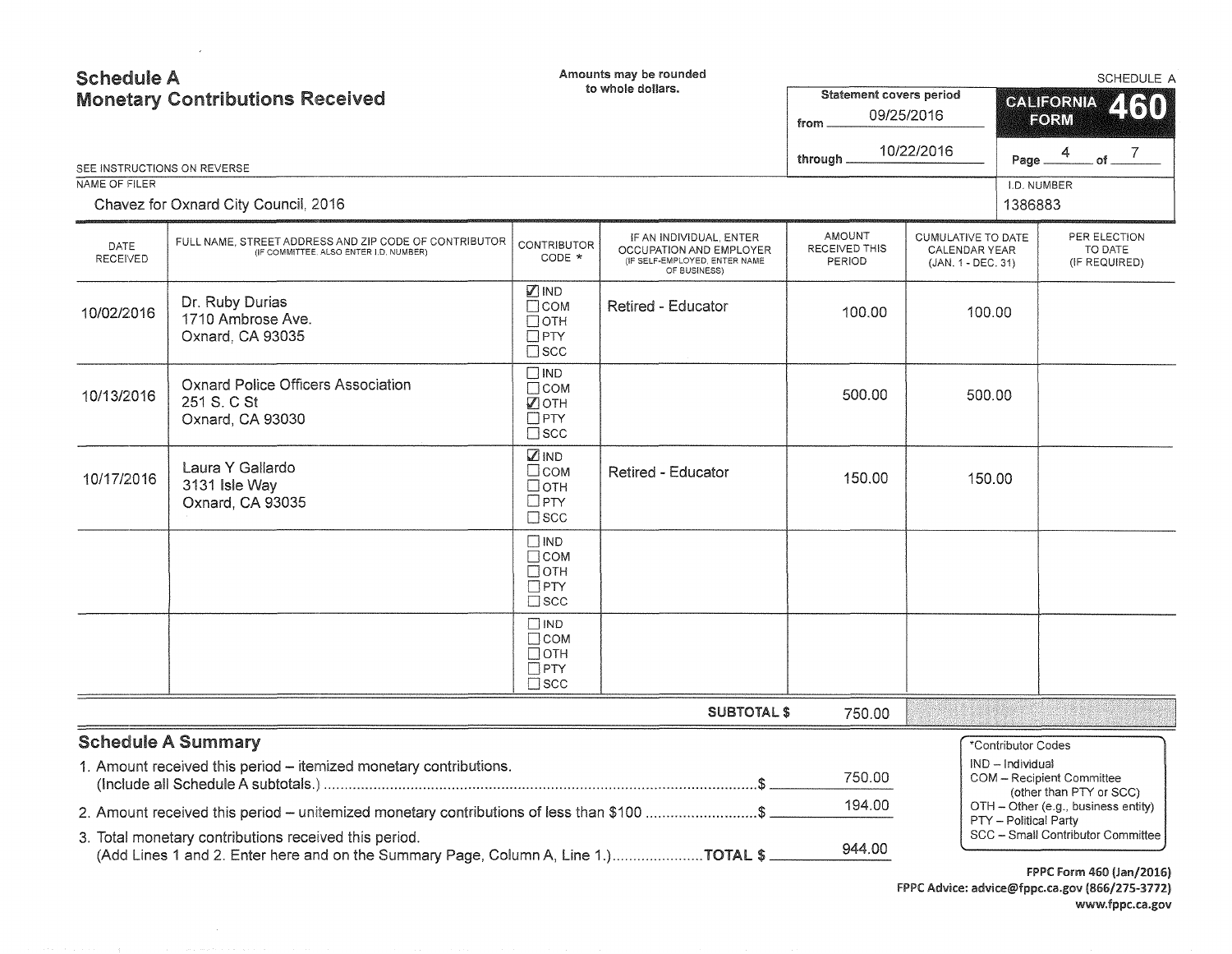| <b>Schedule C</b> | <b>Nonmonetary Contributions Received</b><br>SEE INSTRUCTIONS ON REVERSE                           |                                                                             | Amounts may be rounded<br>to whole dollars.                                                         |                                                                  | from | Statement covers period<br>09/25/2016<br>10/22/2016<br>through. | <b>CALIFORNIA</b><br>FORM                                  | SCHEDULE C<br>2130<br>Page $\frac{5}{2}$ of $\frac{7}{2}$ |
|-------------------|----------------------------------------------------------------------------------------------------|-----------------------------------------------------------------------------|-----------------------------------------------------------------------------------------------------|------------------------------------------------------------------|------|-----------------------------------------------------------------|------------------------------------------------------------|-----------------------------------------------------------|
| NAME OF FILER     |                                                                                                    |                                                                             |                                                                                                     |                                                                  |      |                                                                 | I.D. NUMBER                                                |                                                           |
|                   | Chavez for Oxnard City Council, 2016                                                               |                                                                             |                                                                                                     |                                                                  |      |                                                                 | 1386883                                                    |                                                           |
| DATE<br>RECEIVED  | FULL NAME, STREET ADDRESS AND<br>ZIP CODE OF CONTRIBUTOR<br>(IF COMMITTEE, ALSO ENTER I.D. NUMBER) | <b>CONTRIBUTOR</b><br>CODE *                                                | IF AN INDIVIDUAL, ENTER<br>OCCUPATION AND EMPLOYER<br>(IF SELF-EMPLOYED, ENTER<br>NAME OF BUSINESS) | DESCRIPTION OF<br>GOODS OR SERVICES                              |      | AMOUNT/<br><b>FAIR MARKET</b><br>VALUE                          | CUMULATIVE TO<br>DATE<br>CALENDAR YEAR<br>(JAN 1 - DEC 31) | PER ELECTION<br>TO DATE<br>(IF REQUIRED)                  |
| 09/30/16          | Rocio Lemus<br>1920 W Hemlock St.<br>Oxnard, CA 93035                                              | $\sqrt{ }$ IND<br>$\Box$ COM<br>$\Box$ OTH<br>$\Box$ PTY<br>$\square$ scc   | Seasonal Worker                                                                                     | <b>Business Cards.</b><br>Information<br>Flyers and<br>Stickers. |      | 180.00                                                          |                                                            |                                                           |
| 10/01/16          | Salomon Lemus<br>1920 W Hemlock St<br>Oxnard, CA 93035                                             | $\sqrt{2}$ IND<br>$\Box$ COM<br>$\Box$ OTH<br>$\Box$ PTY<br>$\square$ scc   | Retired                                                                                             | "Chavez 2016"<br>T-Shirts                                        |      | 240.00                                                          |                                                            |                                                           |
|                   |                                                                                                    | $\square$ IND<br>$\Box$ COM<br>$\Box$ OTH<br>$\square$ PTY<br>$\square$ scc |                                                                                                     |                                                                  |      |                                                                 |                                                            |                                                           |
|                   |                                                                                                    | $\Box$ IND<br>$\Box$ COM<br>$\Box$ OTH<br>$\Box$ PTY<br>$\square$ SCC       |                                                                                                     |                                                                  |      |                                                                 |                                                            |                                                           |
|                   | Attach additional information on appropriately labeled continuation sheets.                        |                                                                             |                                                                                                     | <b>SUBTOTAL \$</b>                                               |      | 420.00                                                          |                                                            |                                                           |
|                   | <b>Schedule C Summary</b><br>1. Amount received this period - itemized nonmonetary contributions.  |                                                                             |                                                                                                     |                                                                  |      | 420.00                                                          | *Contributor Codes<br>IND - Individual                     | <b>COM</b> - Recipient Committee                          |

3. Total nonmonetary contributions received this period.<br>
(Add Lines 1 and 2 Enter here and on the Summary Page Column A Lines 4 and 10) **TOTAL \$** 420.00 (Add Lines 1 and 2. Enter here and on the Summary Page, Column A, Lines 4 and 10.) ........................... TOTAL  $$$ 

2. Amount received this period - unitemized nonmonetary contributions of less than \$100 .................................\$

FPPC Form 460 (Jan/2016) FPPC Advice: advice@fppc.ca.gov (866/275-3712) www.fppc.ca.gov

PTY - Political Party

(other than PTY or SCC)  $OTH - Other$  (e.g., business entity)

0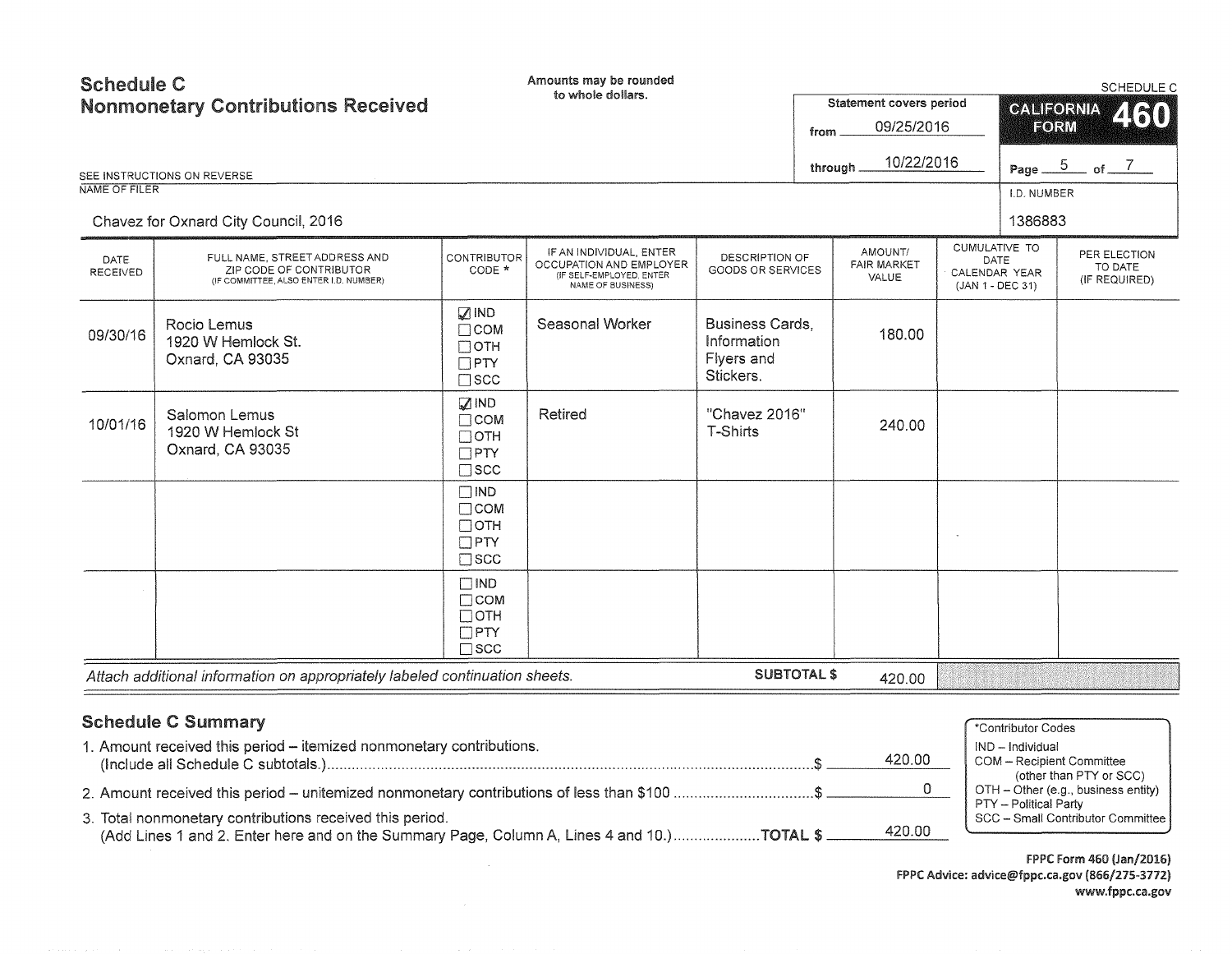| <b>Schedule E</b>                    | Amounts may be rounded<br>to whole dollars. | Statement covers period | <b>SCHEDULE E</b><br>CALIFORNIA 460 |  |  |
|--------------------------------------|---------------------------------------------|-------------------------|-------------------------------------|--|--|
| <b>Payments Made</b>                 |                                             | 09/25/2016<br>from      | FORM                                |  |  |
| SEE INSTRUCTIONS ON REVERSE          |                                             | 10/22/2016<br>through.  | Page.                               |  |  |
| NAME OF FILER                        |                                             |                         | I.D. NUMBER                         |  |  |
| Chavez for Oxnard City Council, 2016 |                                             |                         | 1386883                             |  |  |

### CODES: If one of the following codes accurately describes the payment, you may enter the code. Otherwise, describe the payment.

|            | CMP campaign paraphernalia/misc.                              |     | MBR member communications                     |     | RAD radio airtime and production costs                    |
|------------|---------------------------------------------------------------|-----|-----------------------------------------------|-----|-----------------------------------------------------------|
|            | CNS campaign consultants                                      |     | MTG meetings and appearances                  |     | RFD returned contributions                                |
|            | CTB contribution (explain nonmonetary)*                       |     | OFC office expenses                           |     | SAL campaign workers' salaries                            |
|            | CVC civic donations                                           |     | PET petition circulating                      |     | TEL t.v. or cable airtime and production costs            |
| FIL -      | candidate filing/ballot fees                                  |     | PHO phone banks                               |     | TRC candidate travel, lodging, and meals                  |
|            | FND fundraising events                                        |     | POL polling and survey research               |     | TRS staff/spouse travel, lodging, and meals               |
| IND.       | independent expenditure supporting/opposing others (explain)* |     | POS postage, delivery and messenger services  | TSF | transfer between committees of the same candidate/sponsor |
|            | LEG legal defense                                             |     | PRO professional services (legal, accounting) |     | VOT voter registration                                    |
| <b>LIT</b> | campaign literature and mailings                              | PRT | print ads                                     |     | WEB information technology costs (internet, e-mail)       |

| NAME AND ADDRESS OF PAYEE<br>(IF COMMITTEE, ALSO ENTER I.D. NUMBER)               | CODE       | OR.<br>DESCRIPTION OF PAYMENT |        |  |
|-----------------------------------------------------------------------------------|------------|-------------------------------|--------|--|
| Knights of Columbus 750<br>632 S. D Street<br>Oxnard, CA 93030                    | <b>FND</b> | <b>Annual Civic Night</b>     | 145.00 |  |
| <b>Woodland Hills Printing</b><br>21602 Ventura Blvd.<br>Woodland Hills, CA 91364 | <b>CMP</b> | Info Flyers                   | 164.00 |  |
| Woodland Hills Printing<br>21602 Ventura Blvd.<br>Woodland Hills, CA 91364        | <b>CMP</b> | Info Flyers                   | 283.00 |  |

| * Payments that are contributions or independent expenditures must also be summarized on Schedule D.<br><b>SUBTOTAL</b><br>592.00 |
|-----------------------------------------------------------------------------------------------------------------------------------|
|-----------------------------------------------------------------------------------------------------------------------------------|

## Schedule E Summary

|                                                                                                                                           | 592.00 |
|-------------------------------------------------------------------------------------------------------------------------------------------|--------|
|                                                                                                                                           | 125.00 |
|                                                                                                                                           |        |
| 4. Total payments made this period. (Add Lines 1, 2, and 3. Enter here and on the Summary Page, Column A, Line 6.) TOTAL \$ _______717.00 |        |